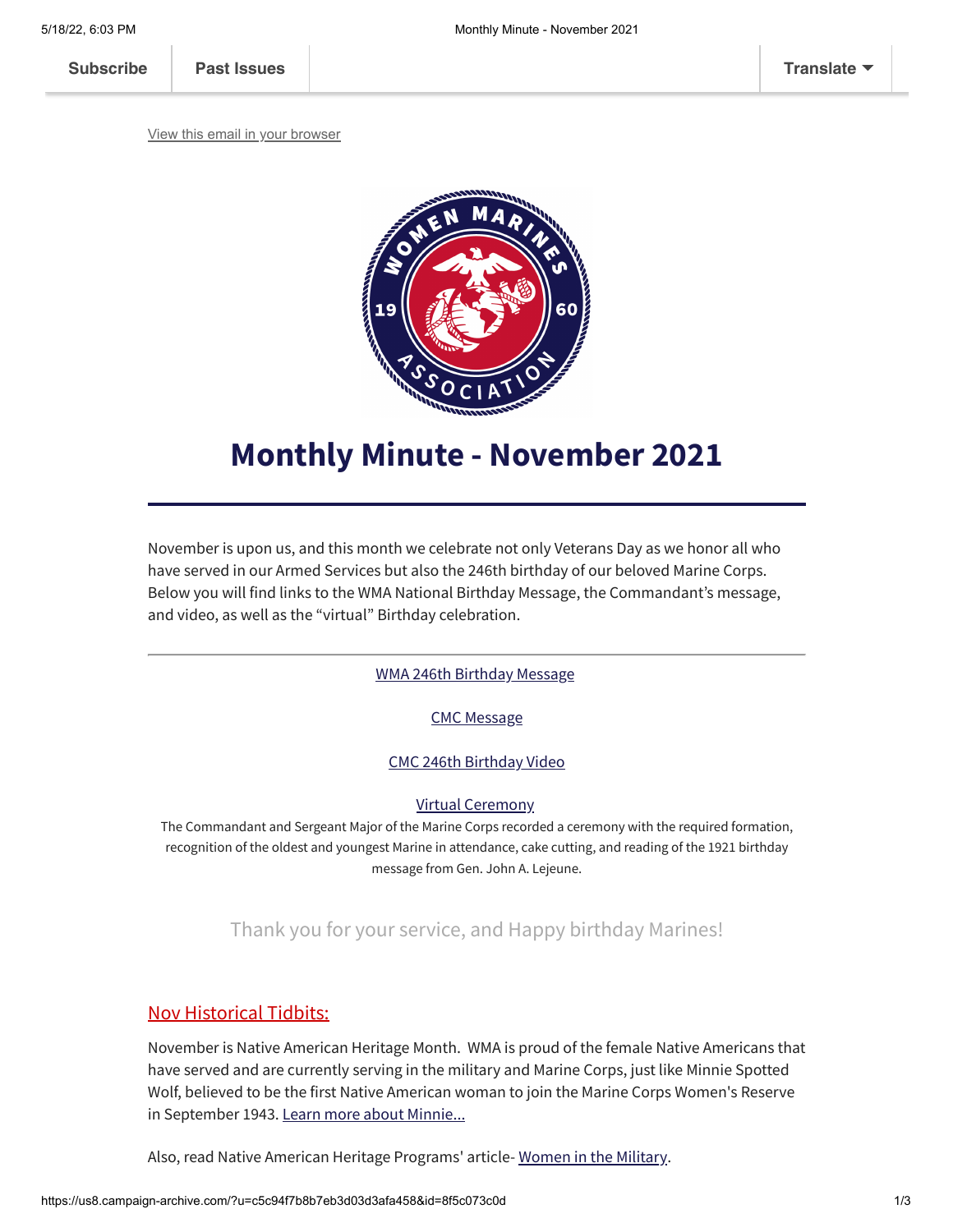By now, you should have received your copy of the October issue of *'Nouncements*, at least your electronic issue. If your choice was to receive the hard/paper copy, it is in the mail. So if you are anxious to get your copy as soon as it is published, why not think about changing your choice to receive it electronically. Contact our Membership Team at [membership@womenmarines.org](mailto:membership@womenmarines.org) to update your choice of how you want to receive WMA communications and or to update your contact information.

The October issue included a lot of great information on our new Rebranding Effort as well as more details on the upcoming Nomination and Election process that begins in Jan.. All eight (8) elected Board positions are open for nominations. Now is the time for you to engage in our Association. Let your voices be heard and be a part of WMA's future. For questions, contact the Nomination Committee at [nominate@womenmarines.org](mailto:nominate@womenmarines.org)

[October 'Nouncements](https://mcusercontent.com/c5c94f7b8b7eb3d03d3afa458/files/7a69417c-8765-534d-5b74-9635b7d3857f/Oct2021__Nouncements.pdf)

## President's Initiative:

FOOD DRIVE (November and December)

Hunger can affect people from all walks of life. Millions of people in America are just one job loss, missed paycheck, or medical emergency away from hunger. Together, as individuals and chapters, we can work to make a [difference.](https://www.nasvh.org/state-homes/statedir.cfm) Items can be collected to a local food pantry,  $\underline{A}$ Veteran State Home, or Veteran Pantry.

We ask that you document how much was collected and send us pictures of what you were able to do. Remember, EVERY can donated will count. There is a downloadable flyer for you to use. Please send your information to [pro@womenmarines.org](mailto:pro@womenmarines.org) for inclusion on all our social media outlets.

[Food Drive Flyer](https://mcusercontent.com/c5c94f7b8b7eb3d03d3afa458/images/40b94754-79c7-68f6-cbef-d3d42afdfbd6.jpg)

## Wreaths Across America:

Don't forget to support our Wreaths Across America Program. On December 18, 2021, at 09:00 a.m. the Women Marines Association National Level (MI0040P) will be helping Southern Nevada Veterans Memorial Cemetery to Remember and Honor our veterans by laying Remembrance wreaths on the graves of our country's fallen heroes. Please consider sponsoring a wreath for this wonderful effort.

[For More Details](https://www.wreathsacrossamerica.org/pages/20065)

Enjoy the upcoming holidays with family and friends within your local communities. Stay safe and well.